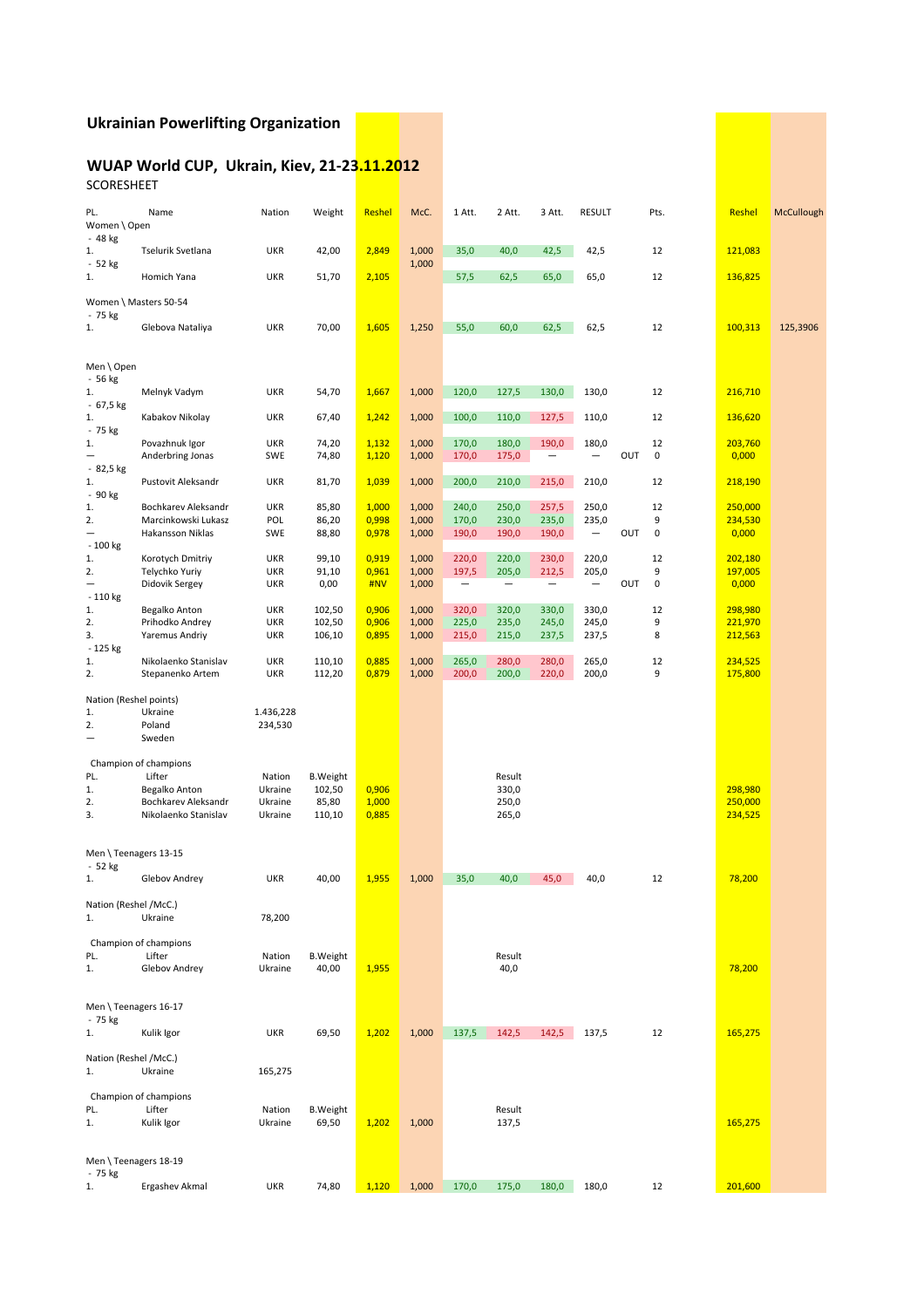### **Ukrainian'Powerlifting'Organization**

## **WUAP World CUP, Ukrain, Kiev, 21-23.11.2012**

SCORESHEET

| PL.                                     | Name                                                                                              | Nation                                       | Weight                                     | Reshel                  | McC.                    | 1 Att.         | 2 Att.                            | 3 Att.         | <b>RESULT</b>  |     | Pts.            | Reshel                        | McCullough                       |
|-----------------------------------------|---------------------------------------------------------------------------------------------------|----------------------------------------------|--------------------------------------------|-------------------------|-------------------------|----------------|-----------------------------------|----------------|----------------|-----|-----------------|-------------------------------|----------------------------------|
| Nation (Reshel /McC.)<br>1.             | Ukraine                                                                                           | 201,600                                      |                                            |                         |                         |                |                                   |                |                |     |                 |                               |                                  |
| PL.<br>1.                               | Champion of champions<br>Lifter<br>Ergahev Ekmal                                                  | Nation<br>Ukraine                            | <b>B.Weight</b><br>74,80                   | 1,120                   | 1,000                   |                | Result<br>180,0                   |                |                |     |                 | 201,600                       |                                  |
| Men \ Juniors<br>- 100 kg<br>1.<br>2.   | Sergeev Nikolay<br>Apter Evgeniy                                                                  | <b>UKR</b><br><b>UKR</b>                     | 98,00<br>92,20                             | 0,923<br>0,954          | 1,000<br>1,000          | 285,0<br>140,0 | 300,0<br>145,0                    | 300,0<br>147,5 | 285,0<br>147,5 | wr  | 12<br>9         | 263,055<br>140,715            |                                  |
| Nation (Reshel /McC.)<br>1.             | Ukraine                                                                                           | 403,770                                      |                                            |                         |                         |                |                                   |                |                |     |                 |                               |                                  |
| PL.<br>1.                               | Champion of champions<br>Lifter<br>Sergeev Nikolay                                                | Nation<br>Ukraine                            | <b>B.Weight</b><br>98,00                   | 0,923                   | 1,000                   |                | Result<br>285,0                   |                |                |     |                 | 263,055                       |                                  |
| Men \ Sub Masters<br>- 82,5 kg          |                                                                                                   |                                              |                                            |                         |                         |                |                                   |                |                |     |                 |                               |                                  |
| 1.<br>- 90 kg                           | Korotych Evgeniy<br>Westman Tony                                                                  | <b>UKR</b><br><b>SWE</b>                     | 81,70<br>81,00                             | 1,039<br>1,044          | 1,000<br>1,000          | 152,5<br>170,0 | 162,5<br>170,0                    | 167,5<br>170,0 | 167,5<br>-     | OUT | 12<br>$\pmb{0}$ | 174,033<br>0,000              |                                  |
| 1.<br>- 100 kg                          | Jaskiewicz Maciej                                                                                 | POL                                          | 90,00                                      | 0,969                   | 1,000                   | 170,0          | 205,0                             | 212,5          | 212,5          |     | 12              | 205,913                       |                                  |
| 1.<br>- 110 kg                          | <b>Friberg Niclas</b>                                                                             | <b>SWE</b>                                   | 96,80                                      | 0,928                   | 1,000                   | 220,0          | 230,0                             | 230,0          | 220,0          |     | 12              | 204,160                       |                                  |
| 1.                                      | Kozlowski Adam                                                                                    | POL                                          | 104,80                                     | 0,899                   | 1,000                   | 180,0          | 265,0                             | 265,0          | 180,0          |     | 12              | 161,820                       |                                  |
| Nation (Reshel /McC.)<br>1.<br>2.<br>3. | Poland<br>Sweden<br>Ukraine                                                                       | 367,733<br>204,160<br>174,033                |                                            |                         |                         |                |                                   |                |                |     |                 |                               |                                  |
| PL.<br>1.<br>2.<br>3.                   | Champion of champions<br>Lifter<br>Jaskiewicz Maciej<br><b>Friberg Niclas</b><br>Korotych Evgeniy | Nation<br>Poland<br>Sweden<br>Ukraine        | <b>B.Weight</b><br>90,00<br>96,80<br>81,70 | 0,969<br>0,928<br>1,039 | 1,000<br>1,000<br>1,000 |                | Result<br>212,5<br>220,0<br>167,5 |                |                |     |                 | 301,750<br>204,160<br>174,033 |                                  |
| Men \ Masters 40-44<br>- 67,5 kg        |                                                                                                   |                                              |                                            |                         |                         |                |                                   |                |                |     |                 |                               |                                  |
| 1.<br>- 75 kg                           | Seytumerov Iskender                                                                               | <b>UKR</b>                                   | 65,00                                      | 1,290                   | 1,014                   | 110,0          | 117,5                             | 125,0          | 125,0          |     | 12              | 161,250                       | 163,5075                         |
| 1.<br>- 82,5 kg                         | Nesterenko Dmitriy                                                                                | <b>UKR</b>                                   | 72,00                                      | 1,162                   | 1,044                   | 85,0           | 90,0                              | 92,5           | 92,5           |     | 12              | 107,485                       | 112,2143                         |
| 1.<br>$-100$ kg                         | Pulin Vitaliy                                                                                     | <b>UKR</b>                                   | 82,00                                      | 1,034                   | 1,014                   | 140,0          | 150,0                             | 155,0          | 150,0          |     | 12              | 155,100                       | 157,2714                         |
| 1.                                      | Grigorev Dmitri                                                                                   | Зпр                                          | 98,60                                      | 0,921                   | 1,005                   | 140,0          | 150,0                             |                | 150,0          |     | 12              | 138,150                       | 138,8408                         |
| Nation (Reshel /McC.)<br>1.<br>2.       | Ukraine<br>Мелітополь / Зпр                                                                       | 432,993<br>138,841                           |                                            |                         |                         |                |                                   |                |                |     |                 |                               |                                  |
| PL.<br>1.<br>2.<br>3.                   | Champion of champions<br>Lifter<br>Seytumerov Iskender<br>Pulin Vitaliy<br>Grigorev Dmitri        | Nation<br>Ukraine<br>Ukraine<br>иітополь / Э | <b>B.Weight</b><br>65,00<br>82,00<br>98,60 | 1,290<br>1,034<br>0,921 | 1,014<br>1,014<br>1,005 |                | Result<br>125,0<br>150,0<br>150,0 |                |                |     |                 | 161,250<br>155,100<br>138,150 | 163,5075<br>157,2714<br>138,8408 |